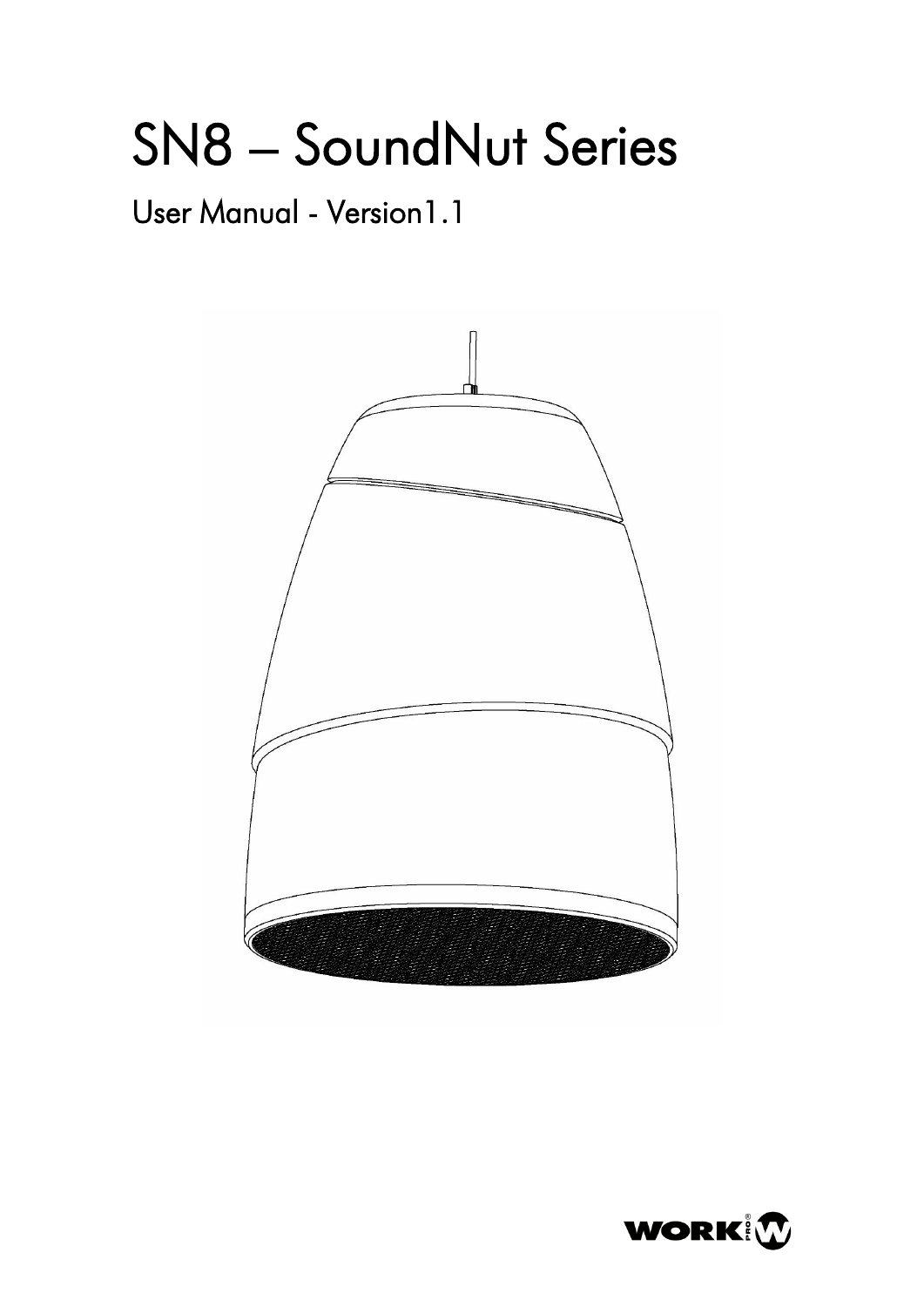

### **SAFETY INSTRUCTIONS / INSTRUCCIONES DE SEGURIDAD**

- 1. Carefully read this manual. / Lea detenidamente este manual.
- 2. Follow all safety instructions as well as warnings. / Siga todas las instrucciones y advertencias.
- 3. Never incorporate accessories not approved by WORK PRO. / Únicamente utilice accesorios especificados por WORK PRO.
- 4. Respect your country safety regulations. / Respete las instrucciones de seguridad de su país.
- 5. Beware of sound levels. / Tenga cuidado con los niveles de sonido.

# WELCOME TO WORK PRO / BIENVENIDO A WORK PRO

Thank you for choosing the WORK PRO SN8.

This document contains essential information on using the system properly. Carefully read this document in order to become familiar with the system. Please check the WORK PRO website on a regular basis to download the latest document updates:<http://www.workpro.es/>

Gracias por elegir SN8 de WORK PRO.

Este documento contiene información esencial sobre el uso del sistema. Lea detenidamente este documento para familiarizarse con el sistema. Por favor, consulte regularmente el sitio web de WORK PRO para descargar la última versión del documento: <http://www.workpro.es/>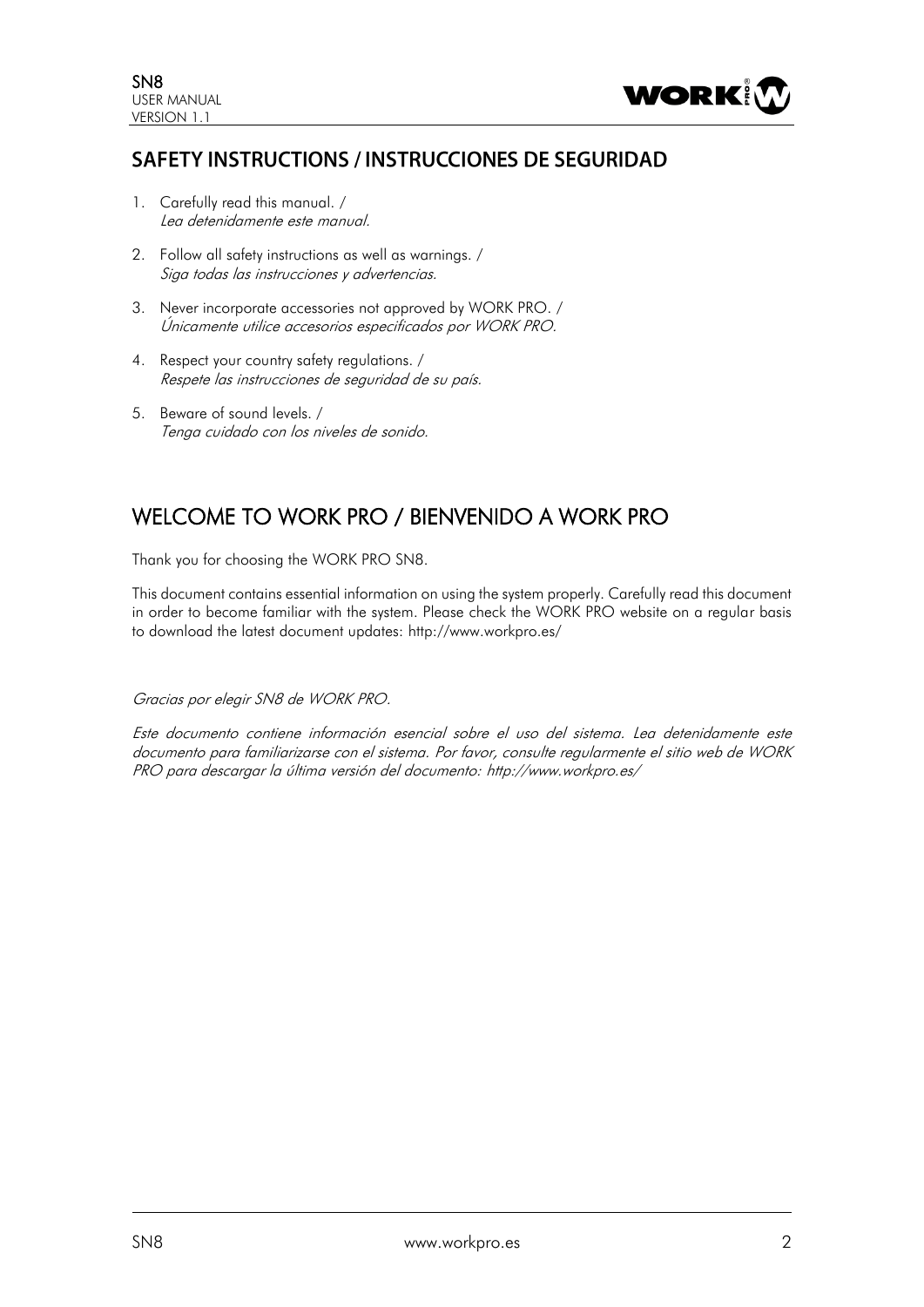

# **CONTENTS / CONTENIDO**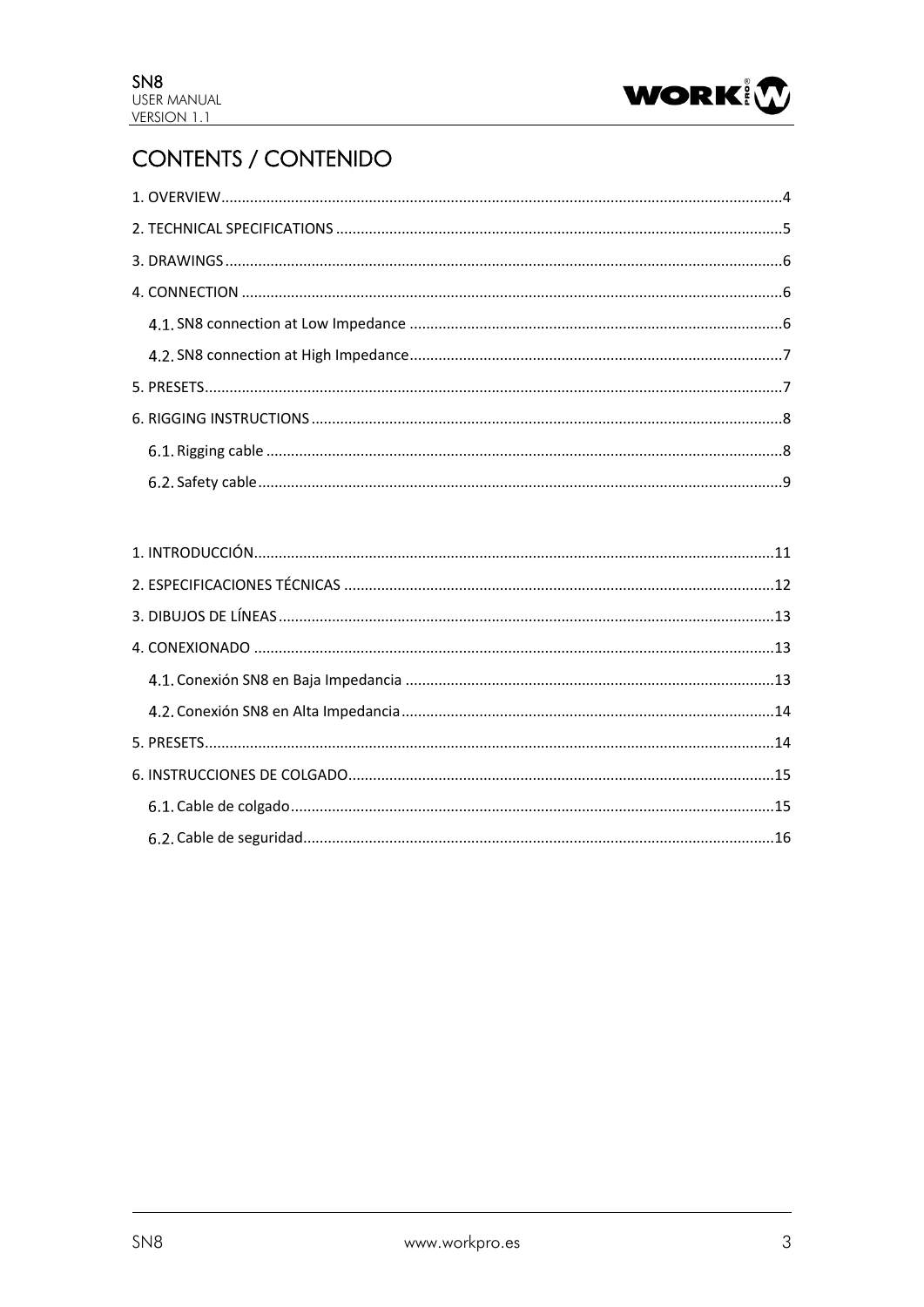# <span id="page-3-0"></span>1. OVERVIEW

The SN8 is a high output, full range, passive, two-way coaxial pendant loudspeaker which provides voice intelligibility and musical clarity in acoustically challenging environments such as shopping malls, houses of worship, restaurants, congress halls, hotels, airports, train stations, swimming pools, conference rooms or museums, where high ceiling structures create a reverberant sound field.

Each unit features one 8" transducer, 2" voice coil, in a bass reflex enclosure for the low frequencies, with optimized dual ports. The high frequencies are reproduced by a coaxially mounted 1" diameter voice coil compression driver featuring a polymer membrane and ferrofluid cooling which contributes to an improved efficiency and lower power compression. It is coupled to a horn device which provides a consistent 90° symetric coverage over the vocal range.

The screwless, one single piece enclosure has been designed for a seamless visual integration in every venue, and is made of rigid, high quality black or white fiberglass. The steel grille is magnetically attached to avoid the use of screws, and includes a steel safety wire to prevent it from a falling hazard. A single point hanging hardware, concealed under a top cover for clean appearance, is included on the cabinet for fast and secure suspension, featuring two additional spare holes for safety cables.

The system also includes 2m of four poles electrical connection cable, which enters the enclosure through a cable gland preventing thereby water, dust or moisture from damaging the transducers.

The four stripped wires cable allow for low and high impedance connections of the SN8, which houses a high quality 60Wrms transformer that makes it suitable for installations where long cables have to be deployed.

Tuning presets are available to enhance the frequency balance and intelligibility.

#### FEATURES:

- Suited for reverberant environments.
- 90° uniform coverage in the vocal range.
- 400W program power.
- Elegant and visually discreet design.
- Rigid fiberglass enclosure.
- Low and high impedance.
- Customizable top cover.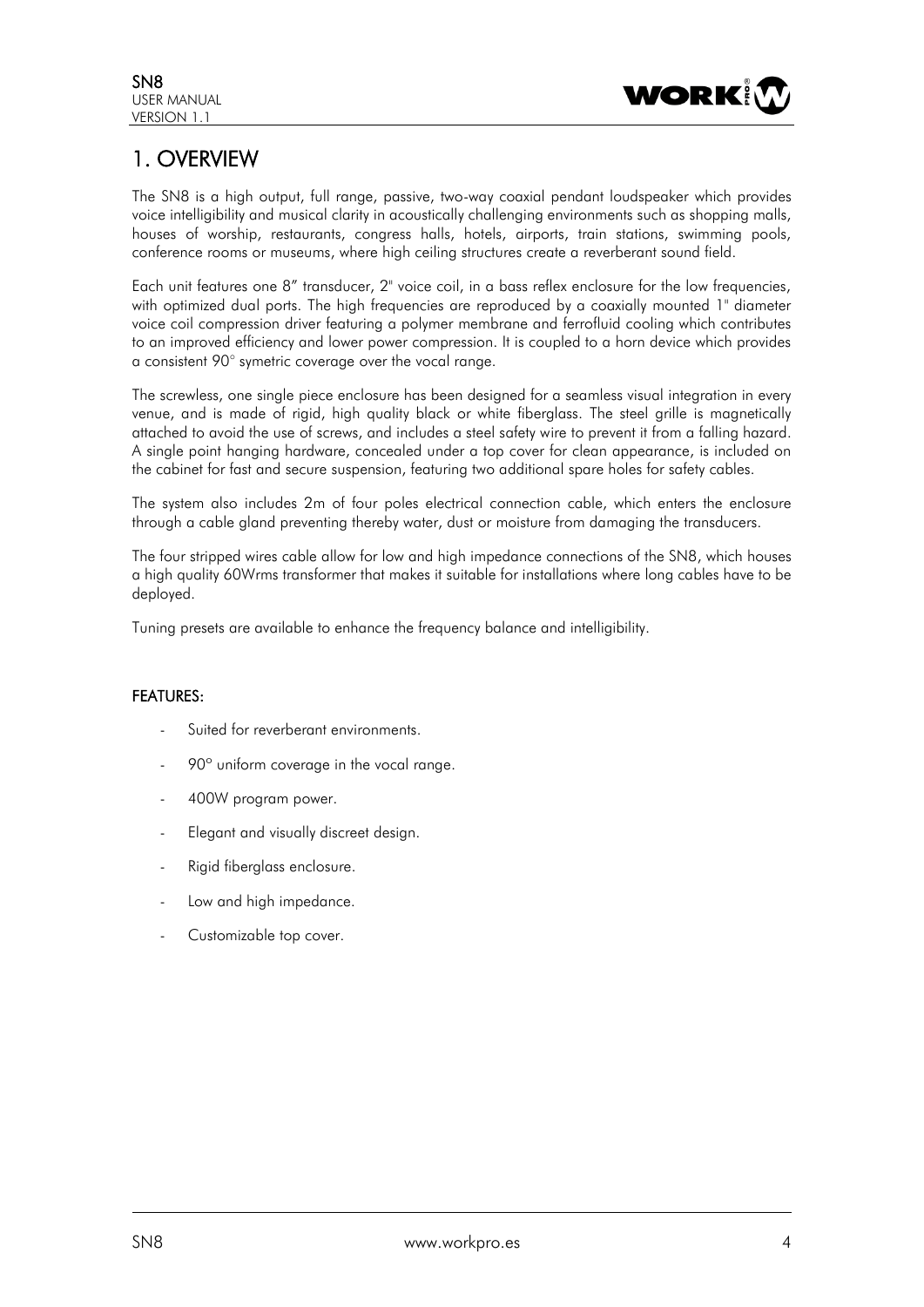

# <span id="page-4-0"></span>2. TECHNICAL SPECIFICATIONS

## Acoustical specifications

#### Other specifications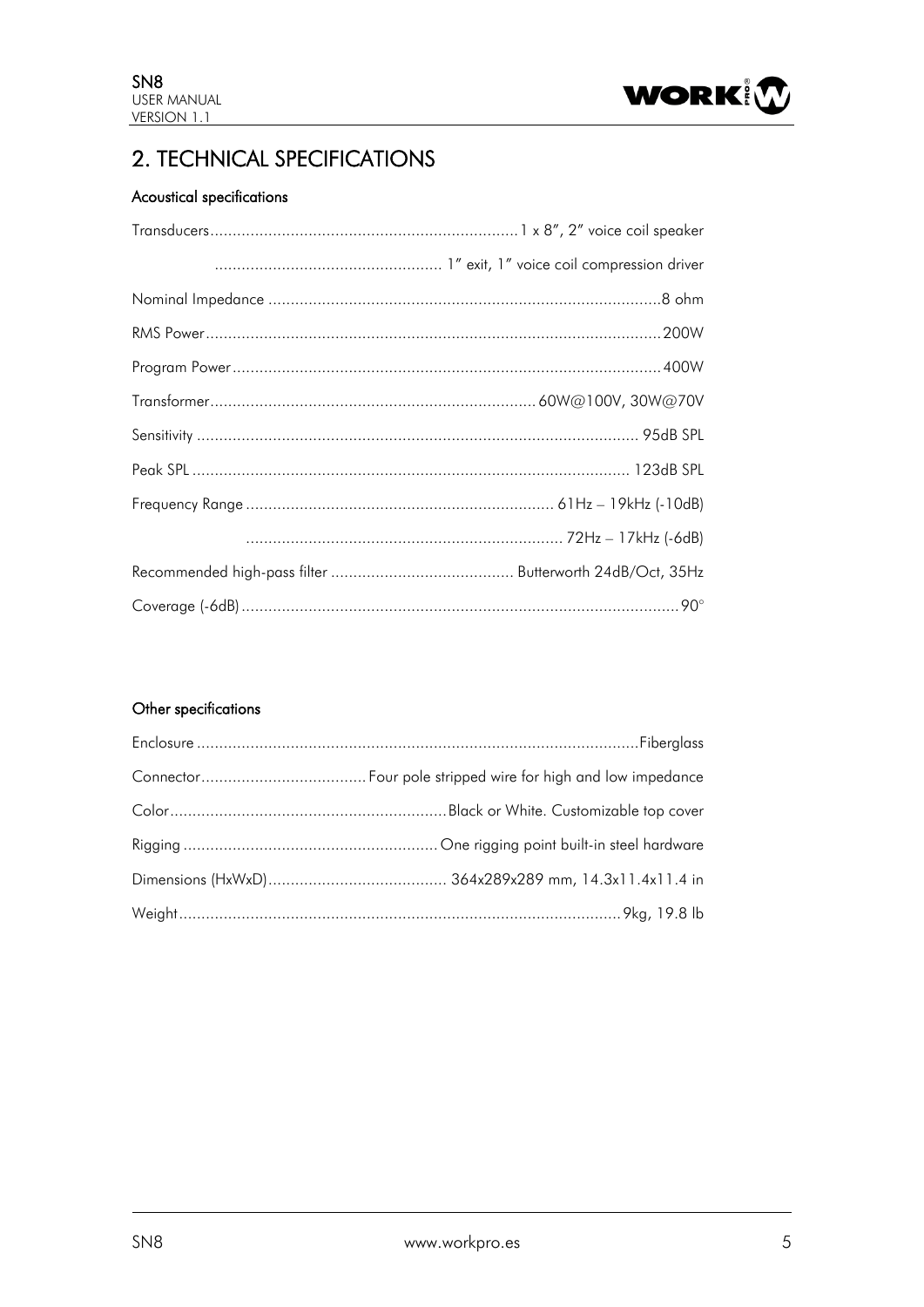

## <span id="page-5-0"></span>3. DRAWINGS



\*Dimensions in mm.

## <span id="page-5-1"></span>4. CONNECTION

The four pole stripped wire colors are as follows: Red, Black, Green and Yellow.

#### <span id="page-5-2"></span>4.1. SN8 connection at Low Impedance

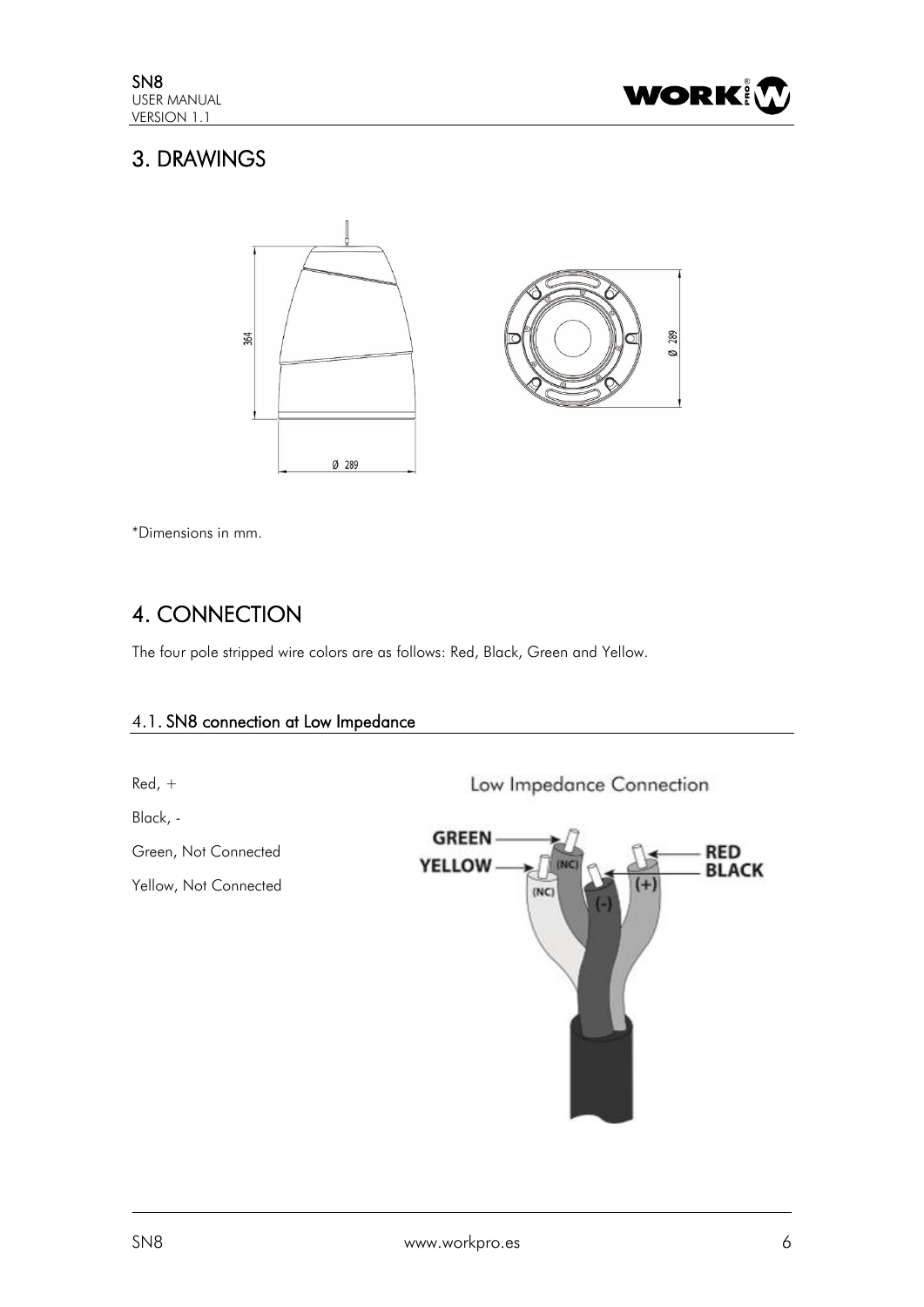

# <span id="page-6-0"></span>4.2. SN8 connection at High Impedance

Yellow, +

Black, -

Red and Green, Linked

High Impedance Connection



## <span id="page-6-1"></span>5. PRESETS

All presets feature the recommended high-pass filter.

SN8\_F1V1: Flat frequency response

SN8 Sh+3dBV1: Flat frequency response plus a Shelving filter, +3dB at 4kHz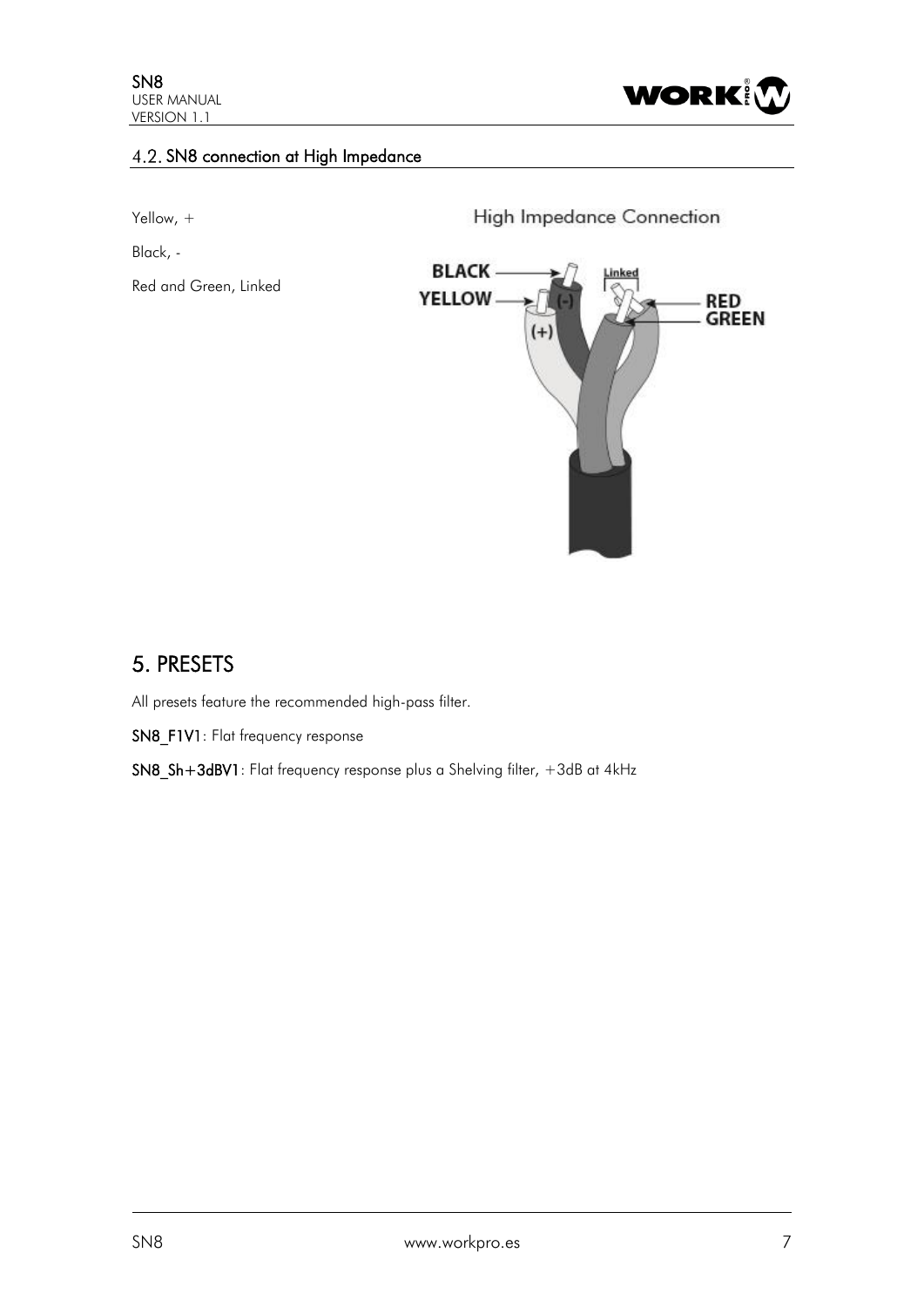# <span id="page-7-0"></span>6. RIGGING INSTRUCTIONS

SN8 uses a quick and simple solution that allows its installation in a wide variety of facilities, using a keyless release mechanism.

To install the SN8 correctly, two CS 10 E cables must be used, one as main rigging cable, and one as safety cable. The cables are included in the SN8 system.

CS 10 E is a 5m long with a Gripple® loop end fixing, steel cable. The cable also includes an additional Gripple® locking device to ensure the rigging position.





Quick adjustment, CS 10 E does not require tools for adjustment.

#### <span id="page-7-1"></span>6.1. Rigging cable

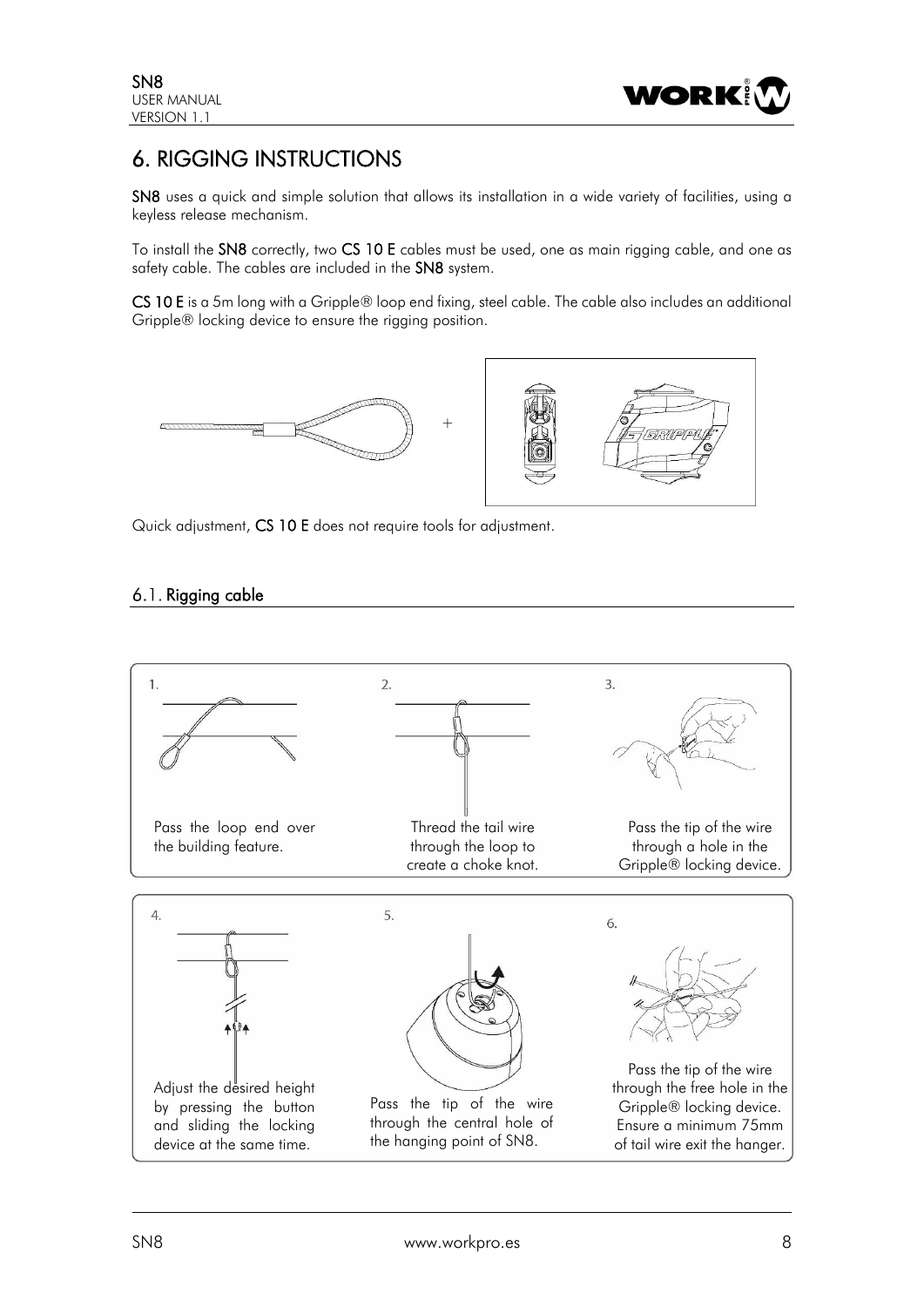

#### <span id="page-8-0"></span>6.2. Safety cable

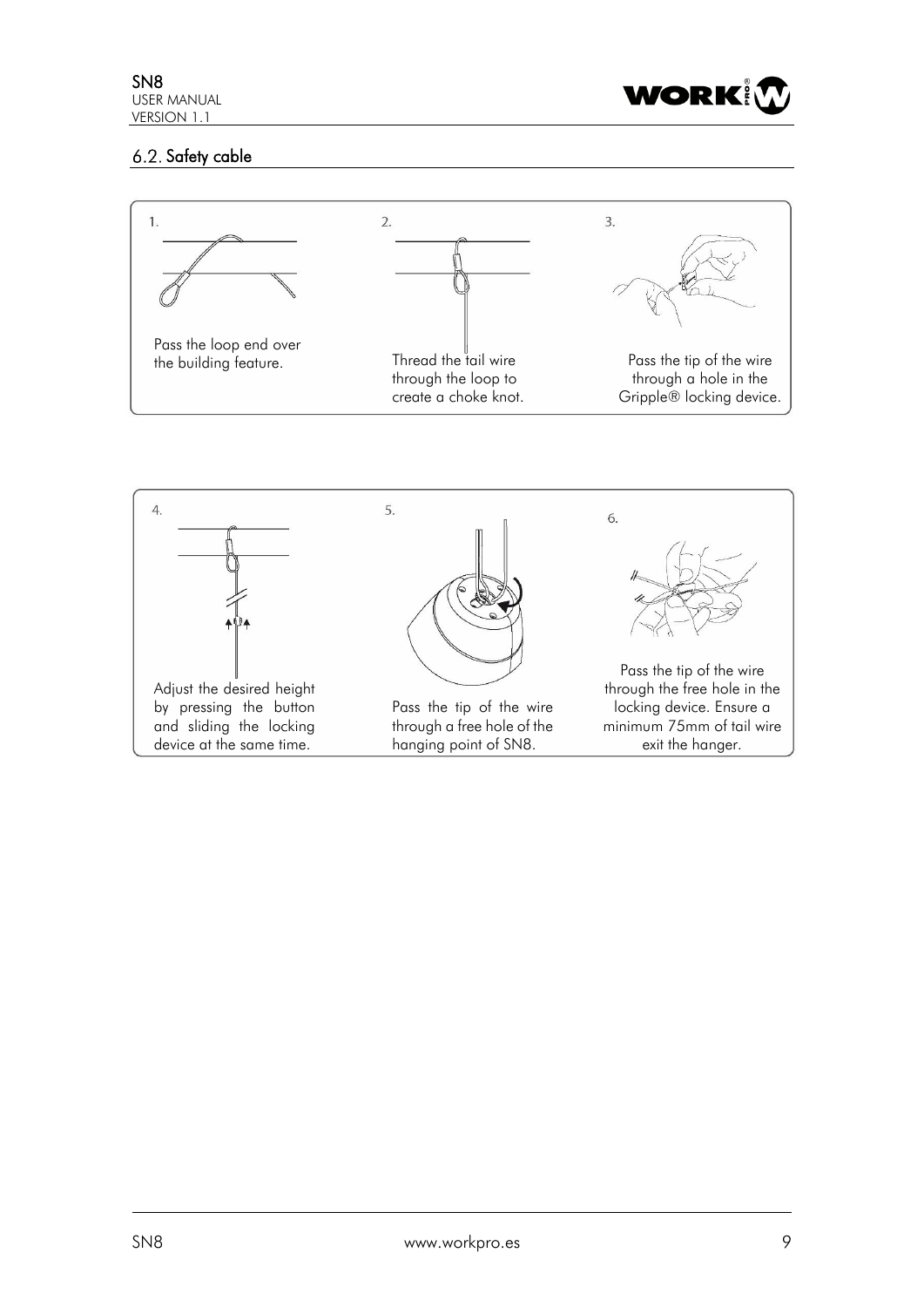



\*SN8 correctly installed

All products must be used, handled and installed in accordance with the product's updated product usage instructions and manufacturer's use recommendations, published by Equipson S.A.

The materials and construction conditions vary in different places. If you believe that the base material is not strong enough to obtain proper fixation, contact Equipson S.A. It is the responsibility of the user to use this information according to the conditions of the place of installation, taking into account the use for which the assembly systems explained in this document were designed.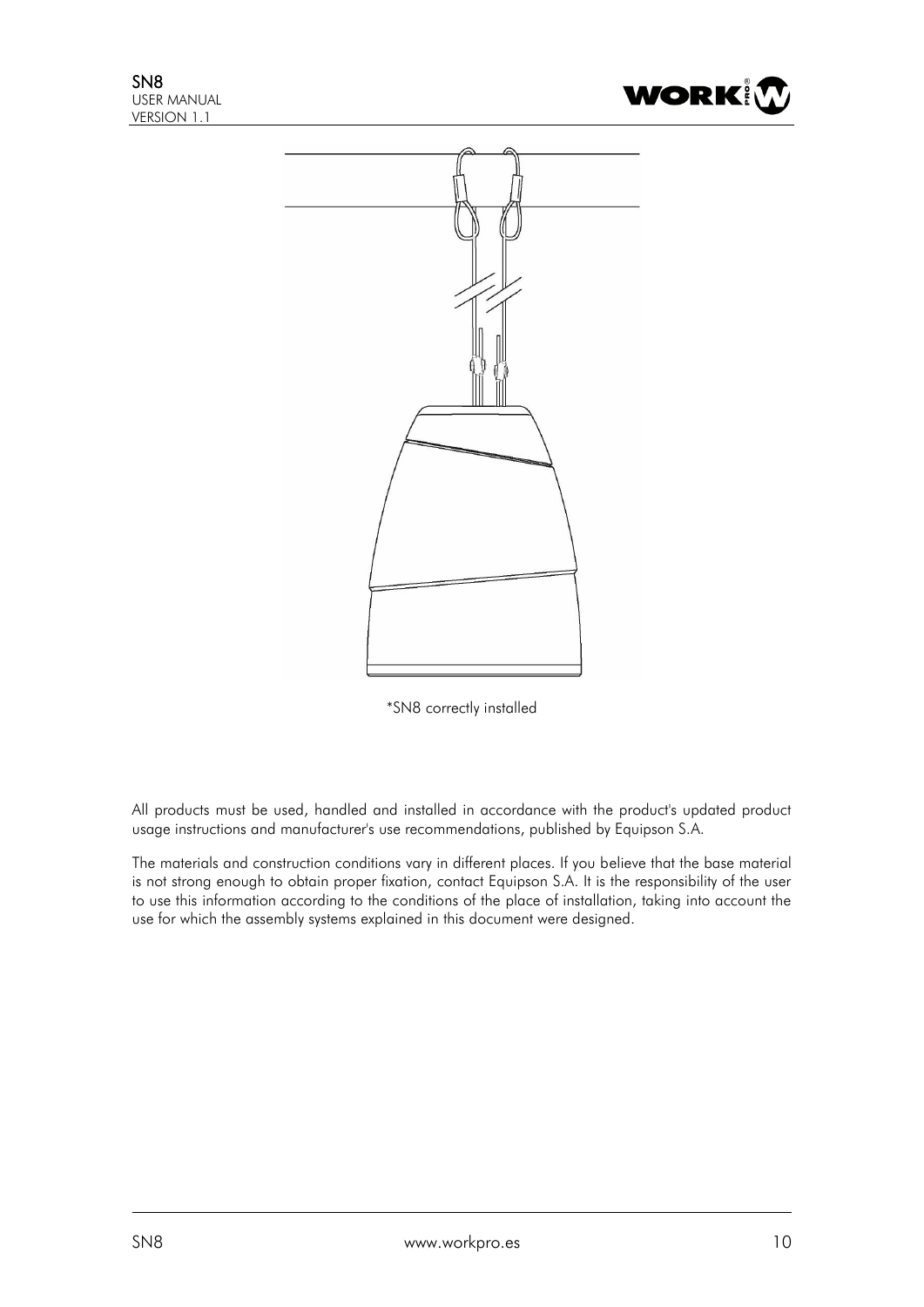# <span id="page-10-0"></span>1. INTRODUCCIÓN

El SN8 es un altavoz pasivo tipo "pendant". Es un sistema coaxial, de dos vías y de rango completo que proporciona inteligibilidad de palabra y claridad musical en entornos acústicos complejos tales como centros comerciales, lugares de culto, restaurantes, palacios de congresos, hoteles, aeropuertos, estaciones de tren, piscinas, salas de conferencias o museos, donde los techos altos crean un campo sonoro muy reverberante.

Cada unidad utiliza un altavoz de 8", con bobina de 2", en un recinto bass reflex con resonadores dobles optimizados. Las altas frecuencias son reproducidas por un motor de compresión con membrana de polímero y va montado coaxialmente. La bobina de 1" de diámetro, refrigerada con ferrofluido, contribuye a mejorar la eficiencia y a disminuir la compresión de potencia. El motor de compresión va acoplado a un difusor que le proporciona una cobertura simétrica y constante de 90º en el margen de frecuencias de la voz.

El recinto está hecho de una sola pieza, de forma que no quedan tornillos a la vista. Ha sido diseñado para pasar desapercibido, integrándose visualmente en cualquier arquitectura, y está fabricado en fibra de vidrio rígida de gran calidad. Está disponible en blanco y en negro y la tapa superior es personalizable.

La rejilla está unida mediante imanes de forma que no se ve ningún tornillo, e incluye un cable de seguridad de acero para evitar que caiga accidentalmente. En el recinto se puede encontrar un punto de colgado, oculto bajo la tapa superior, que facilita una instalación rápida y segura. Dos puntos más de anclaje están disponibles para los cables de seguridad, también ocultos por la tapa superior.

El sistema incluye 2m de manguera de cuatro cables, la cual penetra en el recinto mediante un prensaestopas, evitando así que el agua, la humedad o el polvo perjudiquen a los transductores. La manguera de cuatro cables permite que el equipo se conecte bien en baja impedancia o en alta impedancia mediante un transformador de 60Wrms, lo cual permite que el SN8 se pueda usar en instalaciones donde se requieran largas tiradas de cable.

Hay disponibles presets para mejorar el balance en frecuencia del equipo y para ganar en inteligibilidad a medias distancias.

#### CARACTERÍSTICAS:

- Recomendado para entornos reverberantes.
- Cobertura constante de 90° en las frecuencias de la voz.
- 400W de potencia de programa.
- Diseño elegante y visualmente discreto.
- Recinto acústico de fibra de vidrio.
- Alta y baja impedancia.
- Tapa superior personalizable.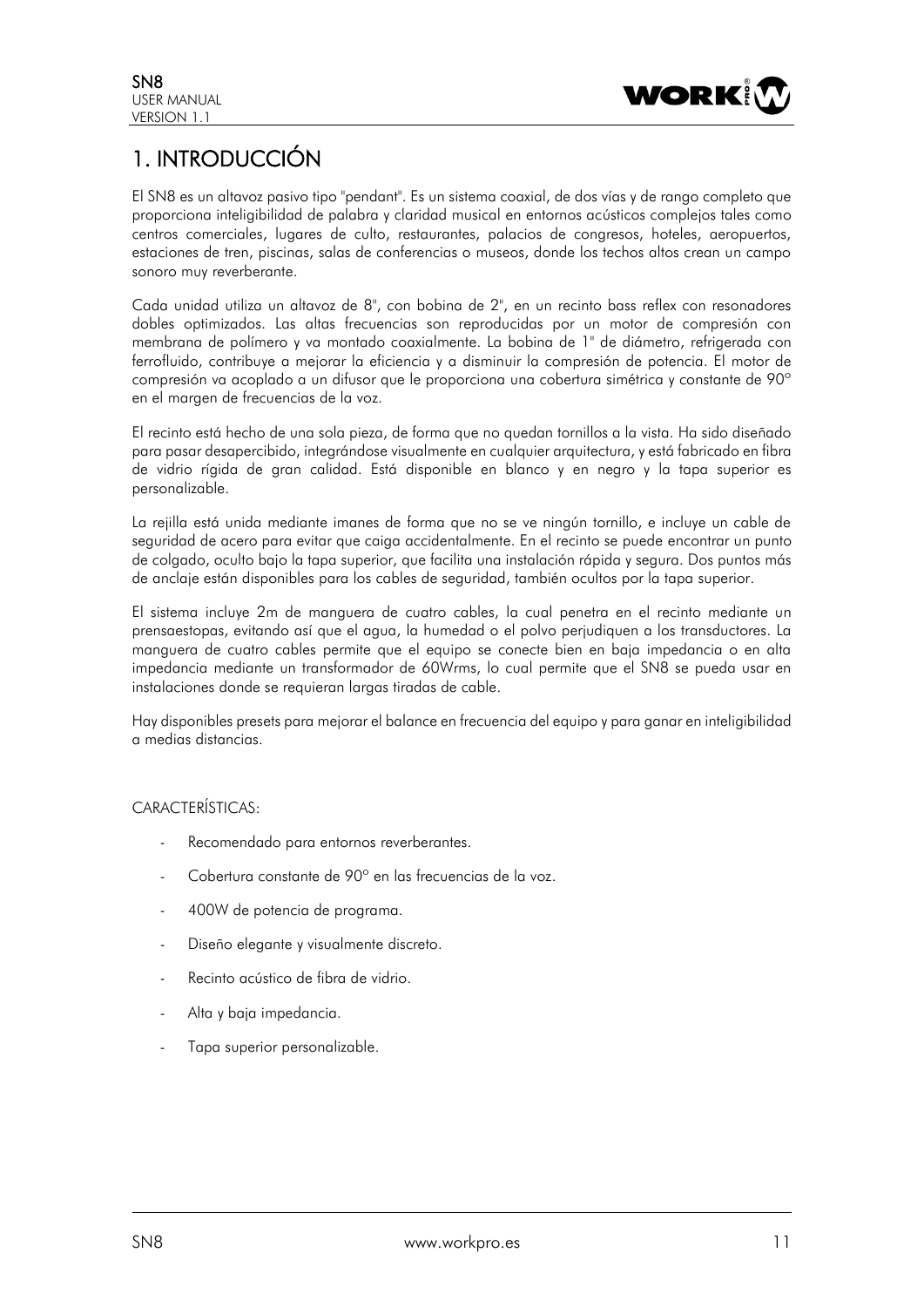

# <span id="page-11-0"></span>2. ESPECIFICACIONES TÉCNICAS

#### Especificaciones acústicas

| Motor de compresión con salida de 1" y bobina de 1" |
|-----------------------------------------------------|
|                                                     |
|                                                     |
|                                                     |
|                                                     |
|                                                     |
|                                                     |
|                                                     |
|                                                     |
|                                                     |
|                                                     |

#### Otras características

| Conectores  Manguera con cuatro cables para conexión en alta y baja impedancia |
|--------------------------------------------------------------------------------|
|                                                                                |
|                                                                                |
|                                                                                |
|                                                                                |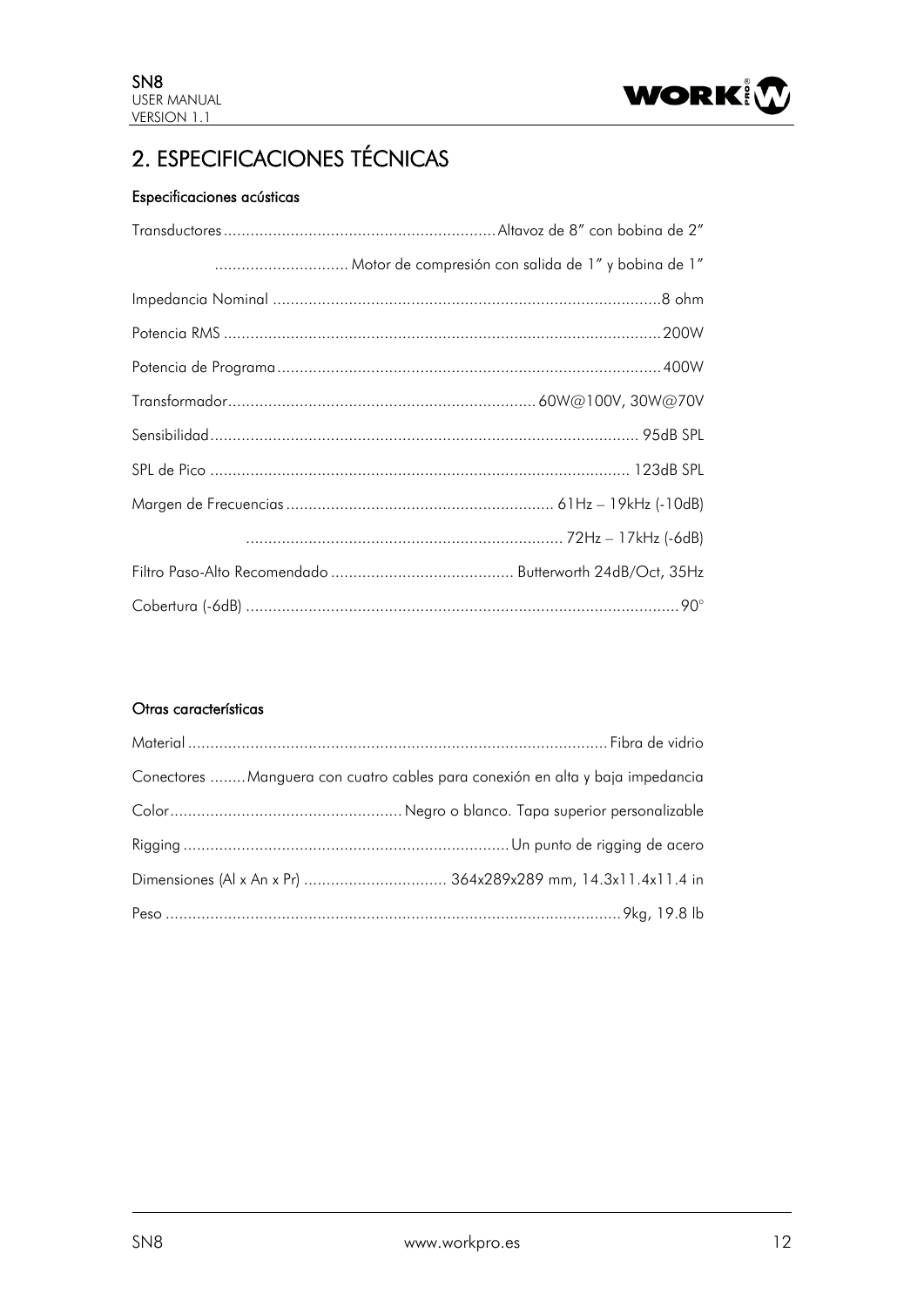

# <span id="page-12-0"></span>3. DIBUJOS DE LÍNEAS



\*Medidas en mm

## <span id="page-12-1"></span>4. CONEXIONADO

La manguera de conexionado tiene cuatro cables con los siguientes colores: Rojo, Negro, Verde y Amarillo.

#### <span id="page-12-2"></span>4.1. Conexión SN8 en Baja Impedancia

Para conectar la SN8 a 8 ohmios lo haremos de la siguiente manera:

Rojo, +

Negro, -

Verde, Sin conectar

Amarillo, Sin conectar

Conexión Baja Impedancia

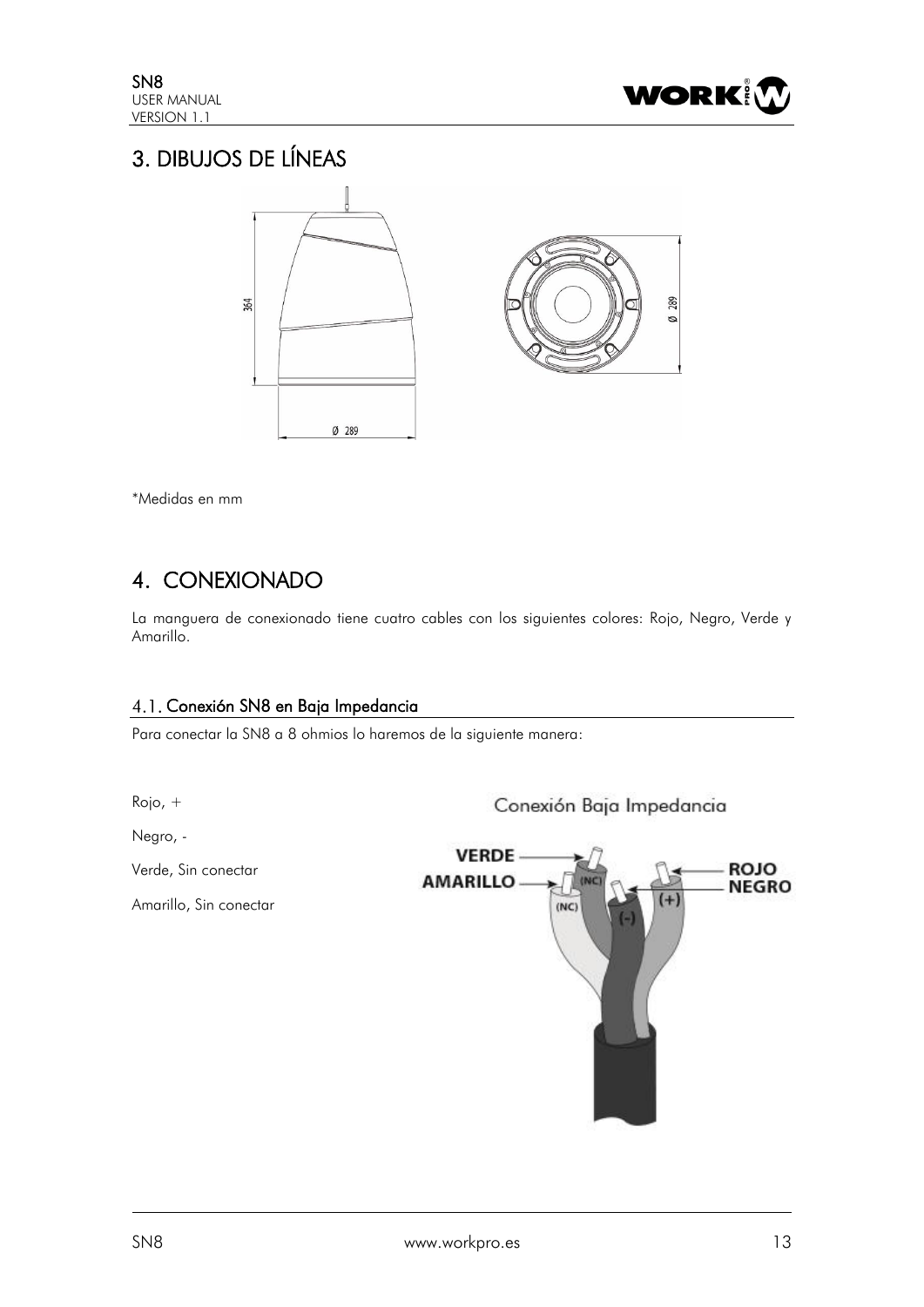

#### <span id="page-13-0"></span>4.2. Conexión SN8 en Alta Impedancia

Para conectar la SN8 en alta impedancia lo haremos de la siguiente manera:

Amarillo, +

Negro, -

Rojo y Verde, Unidos

Conexión Alta Impedancia



## <span id="page-13-1"></span>5. PRESETS

Todos los presets incorporan un filtro paso-alto recomendado.

SN8\_F1V1: Respuesta en frecuencia plana

SN8 Sh+3dBV1: Respuesta en frecuencia plana más un filtro Shelving de +3dB en 4kHz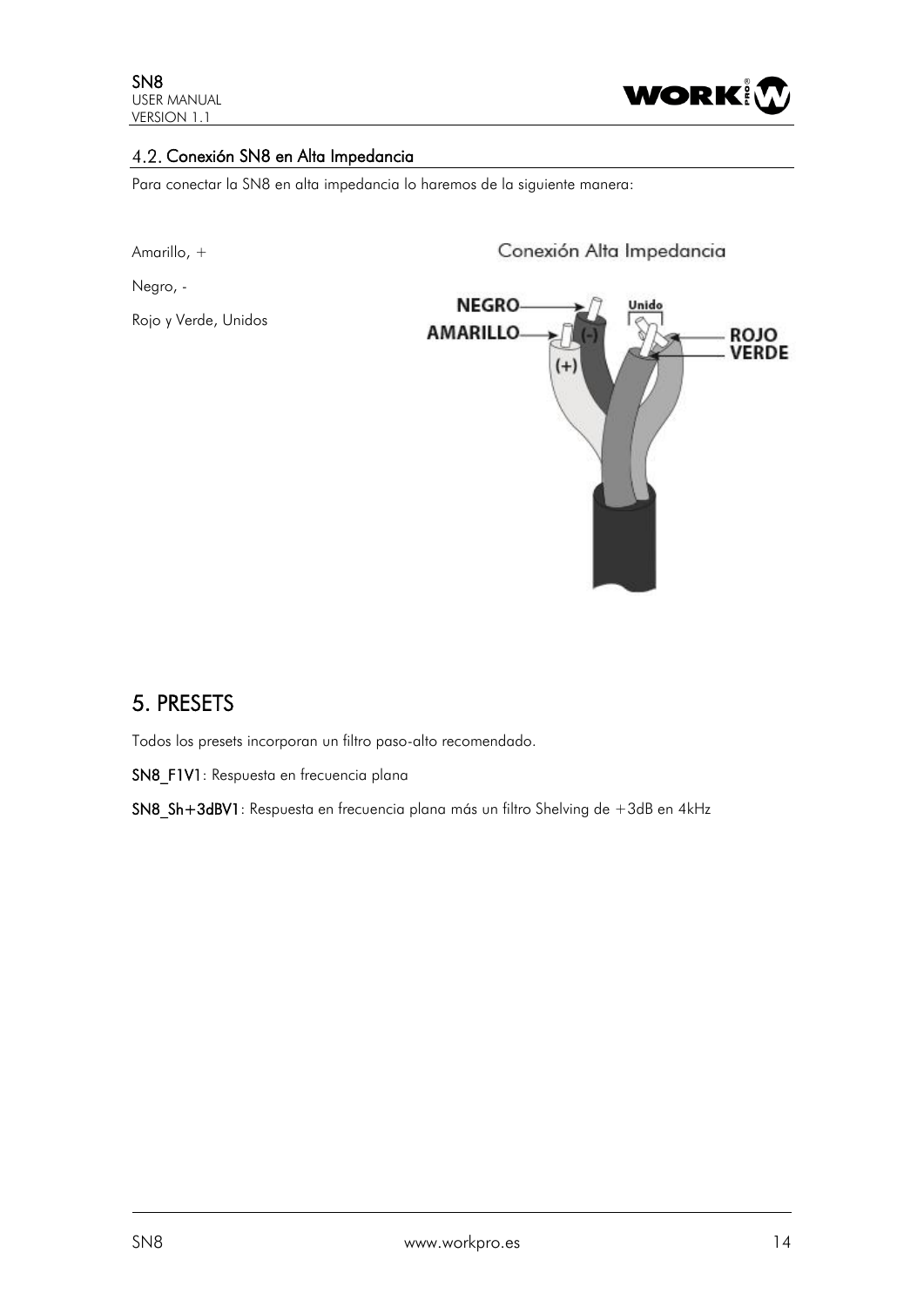# <span id="page-14-0"></span>6. INSTRUCCIONES DE COLGADO

SN8 utiliza una solución rápida y sencilla que permite su montaje en una amplia variedad de instalaciones, utilizando un cierre con un sistema de desbloqueo automático.

Para instalar correctamente el altavoz SN8 se deben utilizar dos cables CS 10 E para su sujeción, un cable para el colgado, y otro cable que hará la función de cable de seguridad. Los cables vienen incluidos en el sistema SN8.

CS 10 E es una cable Gripple® de acero, de 5m de longitud, terminado en lazo. El cable además incluye un cierre Gripple® adicional para segurar la posición de colgado.



Ajuste rápido, CS 10 E no necesita herramientas para su montaje.

#### <span id="page-14-1"></span>6.1. Cable de colgado

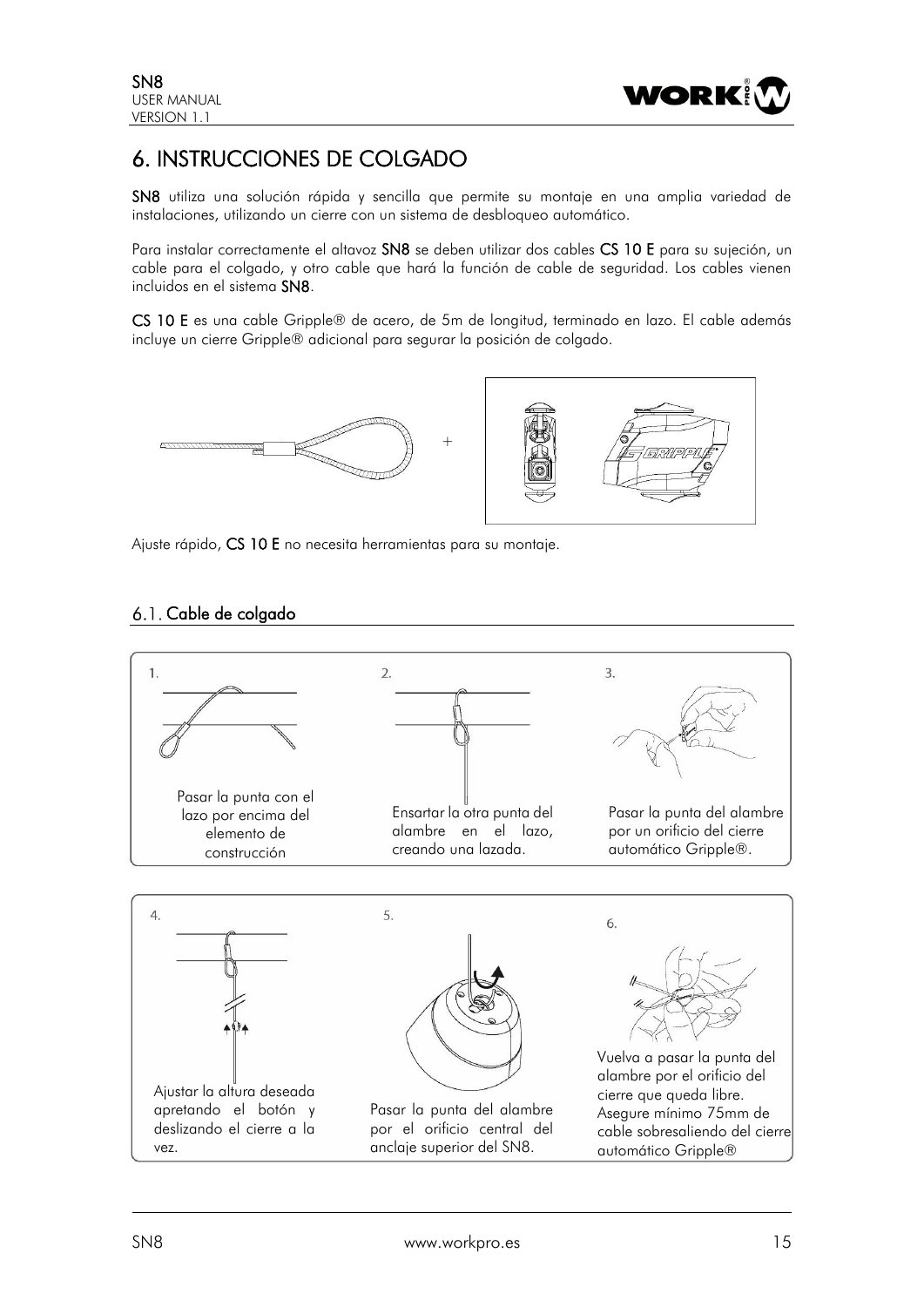

#### <span id="page-15-0"></span>6.2. Cable de seguridad

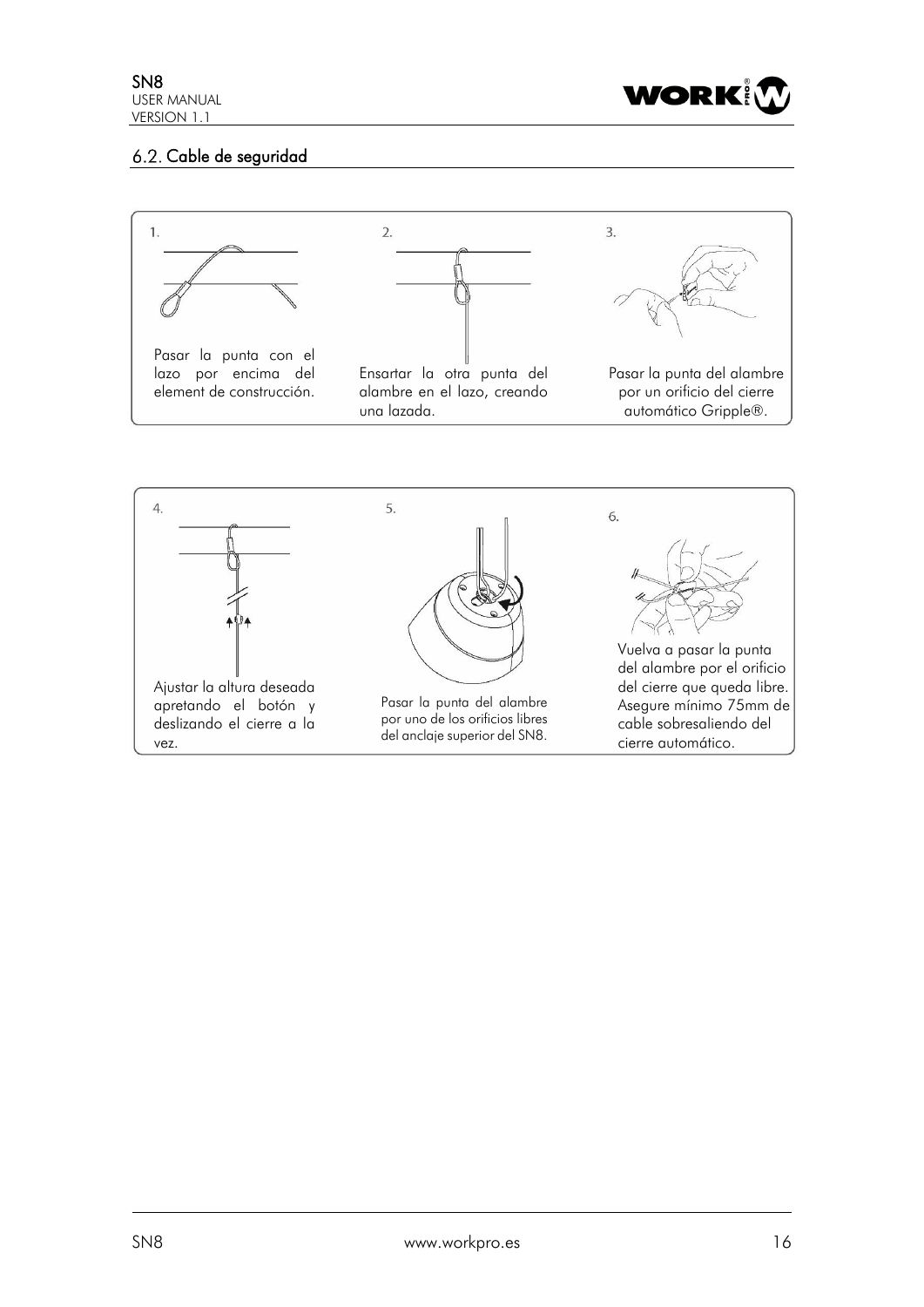



\*SN8 correctamente instalado

Todos los productos deben utilizarse, manejarse e instalarse de acuerdo con las instrucciones de uso actualizadas del producto y las recomendaciones de uso del fabricante, publicadas por Equipson S.A.

Los materiales y las condiciones de construcción varían en diferentes lugares. Si usted cree que el material de base no es lo suficiente resistente para obtener una fijación adecuada contacte con Equipson S.A. Es responsabilidad del usuario utilizar esta información según las condiciones del lugar de instalación, tomando en cuenta el uso para el que fueron diseñados los sistemas de montaje explicados en este documento.